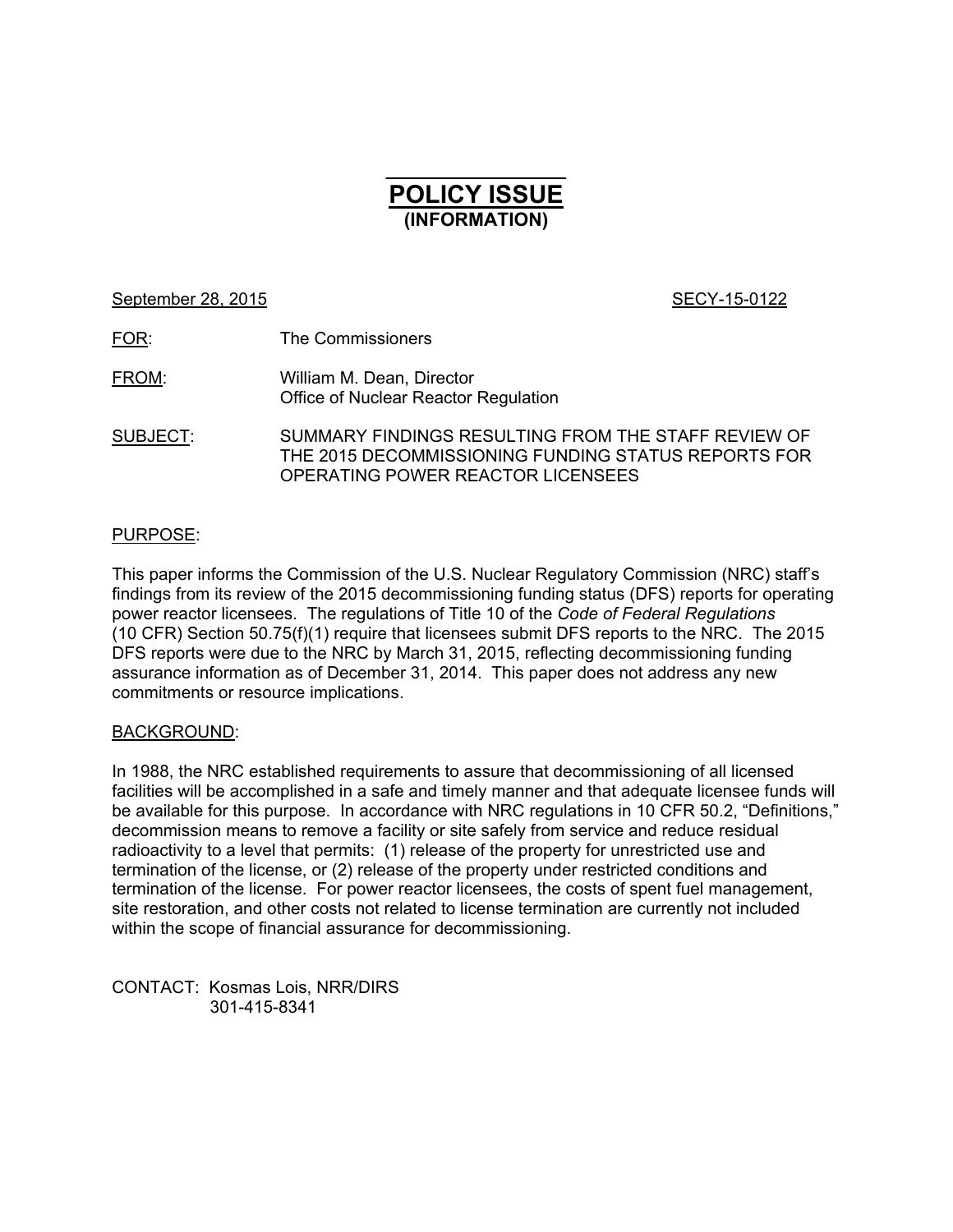The Commission's regulations at 10 CFR 50.33(k)(1) and 10 CFR 50.75, "Reporting and Recordkeeping for Decommissioning Planning," require power reactor licensees to certify that they provide financial assurance for decommissioning. The amount to be provided must be equal to, or greater than, the amount stated in the table of minimum amounts (10 CFR 50.75(c)), also referred to as the NRC minimum, and adjusted annually to account for cost escalation.

In 1998, the NRC amended the decommissioning financial assurance rules to respond to the anticipated deregulation of the power generating industry, resulting in additional methods and flexibility for reactor licensees to provide financial assurance for decommissioning. Additionally, rule changes established the requirement that licensees submit a DFS report to the NRC on a biennial basis, which allow the agency to obtain the information necessary to monitor the status of decommissioning funds.

The Office of Nuclear Reactor Regulation's Office Instruction LIC-205, Revision 5, "Procedures for NRC's Independent Analysis of Decommissioning Funding Assurance for Operating Power Reactors," dated January 2015 (Agencywide Documents Access and Management System (ADAMS) Accession No. ML14281A764), describes the methodology used by staff to determine whether a licensee has provided adequate decommissioning funding assurance.

#### DISCUSSION:

The regulations at 10 CFR 50.75(f)(1) state, "each power reactor licensee shall report, on a calendar-year basis, to the NRC by March 31, 1999, and at least once every 2 years thereafter on the status of its decommissioning funding for each reactor or part of a reactor that it owns." In 2015, all licensees submitted their DFS reports on or before March 31, 2015. The DFS reports included the following integral pieces of information: (1) the amount of decommissioning funds estimated to be required pursuant to 10 CFR 50.75(b) and 10 CFR 50.75(c); (2) the amount of decommissioning funds accumulated by the end of the calendar-year preceding the date of the report; (3) a schedule of the annual amounts remaining to be collected; (4) the assumptions used regarding rates of escalation in decommissioning costs, rates of earnings on decommissioning funds, and rates of other factors used in funding projections; (5) any contracts upon which the licensee is relying; (6) any modifications occurring to a licensee's current method of providing financial assurance since the last submitted report; and (7) any material changes to trust agreements. In accordance with the guidance in Office Instruction LIC-205, the NRC staff reviewed the information in the 2015 DFS reports for completeness and compliance with 10 CFR 50.75(f)(1). A table summarizing NRC staff's findings on the licensees' DFS reports is enclosed and is also available under ADAMS Accession No. ML15237A377.

The regulation at 10 CFR 50.75(c) requires licensees to demonstrate reasonable assurance of funding for decommissioning. Shortfalls should, therefore, be corrected in a timely manner. The staff notes that while the decommissioning funding amounts certified by licensees under this part do not represent the actual cost of plant decommissioning, they provide assurance that licensees have the bulk of the funds available to safely decommission the facility. Adjustments to the certification amount are required annually over the operating life of the facility and account for inflation that has occurred in the labor, energy, and waste burial component of decommissioning costs. Within five years prior to the projected end of operations, the regulation at 10 CFR 50.75(f) requires that each licensee submit a preliminary decommissioning cost estimate that includes an updated assessment of the major factors that could affect the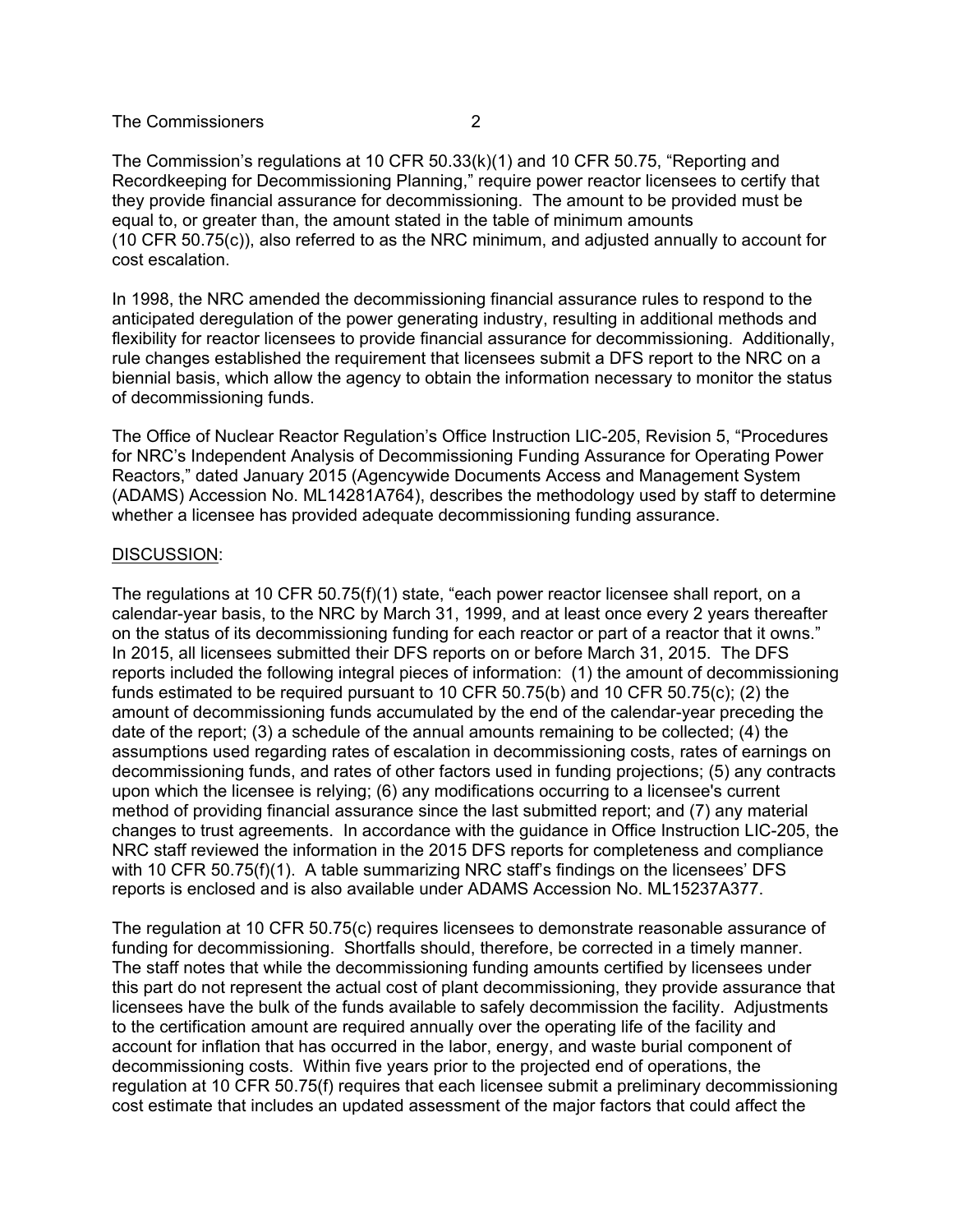cost to decommission. The preliminary cost estimate is a more accurate representation of the licensee's cost to decommission as compared to the NRC required minimum. Therefore, shortfalls identified during the operating cycle and between biennial decommissioning reporting periods are considered to be temporary lapses in funding for decommissioning that may be remedied by utilization of a parent company guarantee, trust fund growth, or trust fund contributions. In any event, guidance in Regulatory Guide (RG) 1.159, "Assuring Availability of Funds for Decommissioning Nuclear Reactors," states, "shortfalls identified in a biennial report must be corrected by the time the next biennial report is due." Pursuant to 10 CFR 50.75(e)(2), the NRC may take action on a case-by-case basis to ensure a licensee's adequate accumulation of decommissioning funds.

## Results of NRC Staff's Review

The results from staff's review of the 2015 DFS reports are as follows:

- All operating power reactor licensees<sup>1</sup> met the reporting requirements of 10 CFR 50.75(f)(1);
- As of December 31, 2014, 101 of the 104 operating power reactors have demonstrated decommissioning funding assurance.
- Exelon Generating Company (Exelon) self-reported shortfalls for Braidwood Station, Units 1 and 2, and Byron Station, Unit 2, which the NRC staff calculated to range from \$6 million to \$84 million. Exelon is currently evaluating alternative funding mechanisms allowed by 10 CFR 50.75(e) and regulatory guidance contained in RG 1.159.

Consistent with the discussion above, Exelon is expected to correct any decommissioning funding shortfalls in a timely manner and report compliance to the NRC on or before March 31, 2017. RG 1.159 provides possible mechanisms Exelon can use to make up the shortage of funds, including reliance on normal decommissioning trust fund growth, cash deposits into trust funds, and/or parent company guarantees.

Of note is that since the last reporting cycle in 2013, many licensees have improved the quality of the information provided in their DFS report submittals. Consequently, the NRC staff did not have to issue any requests for additional information in order to evaluate the 2015 DFS reports.

## Resolution of Issues from Last Reporting Requirement Cycle

There were no unresolved issues from the staff's review of the 2013 DFS report submittals.

## CONCLUSION:

Based on its review of the 2015 DFS reports, the staff finds that all the licensees are in compliance with the decommissioning funding assurance reporting requirements of

 $1$  For this reporting cycle, NRC received 104 DFS reports from its operating power reactor licensees, including the five plants that were transitioning, or have transitioned, to a decommissioning status. These plants are: Kewaunee, SONGS Units 2 and 3, Crystal River, and Vermont Yankee. At the time of the next biennial DFS review, these plants will not be included as part of the operating power reactor reviews.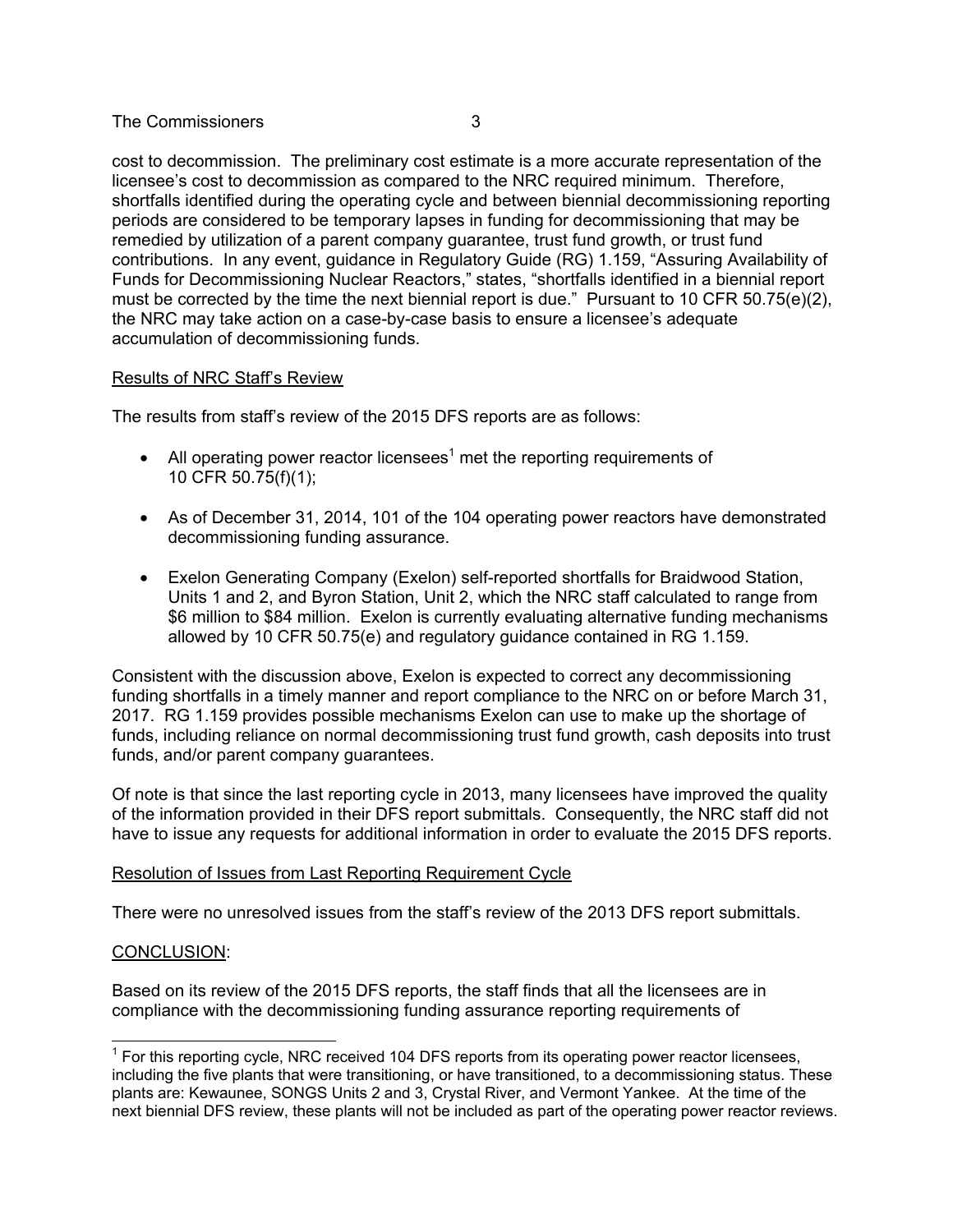10 CFR 50.75(f)(1). With the exception of Exelon as described above, the staff also finds that the remaining licensees are in compliance with the decommissioning funding assurance requirements of 10 CFR 50.75. No later than March 31, 2017, Exelon must demonstrate decommissioning funding assurance for Braidwood Station, Units 1 and 2, and Byron Station, Unit 2.

Consistent with the objectives of Project Aim 2020, the staff is evaluating the efficacy of providing the Commission with results of the biennial decommissioning funding assurance reviews as a part of the Office of Nuclear Reactor Regulation's re-baselining effort. Notwithstanding this re-baselining activity, following the next licensee reporting cycle in 2017, any unresolved trust fund shortfalls or significant decline in a trust fund balance that may have an adverse impact on decommissioning activities will be communicated to the Commission.

## COORDINATION:

The Office of the General Counsel has reviewed this paper and has no legal objection.

## /*RA/*

William M. Dean, Director Office of Nuclear Reactor Regulation

Enclosure: 2015 DFS Reports – Summary Table